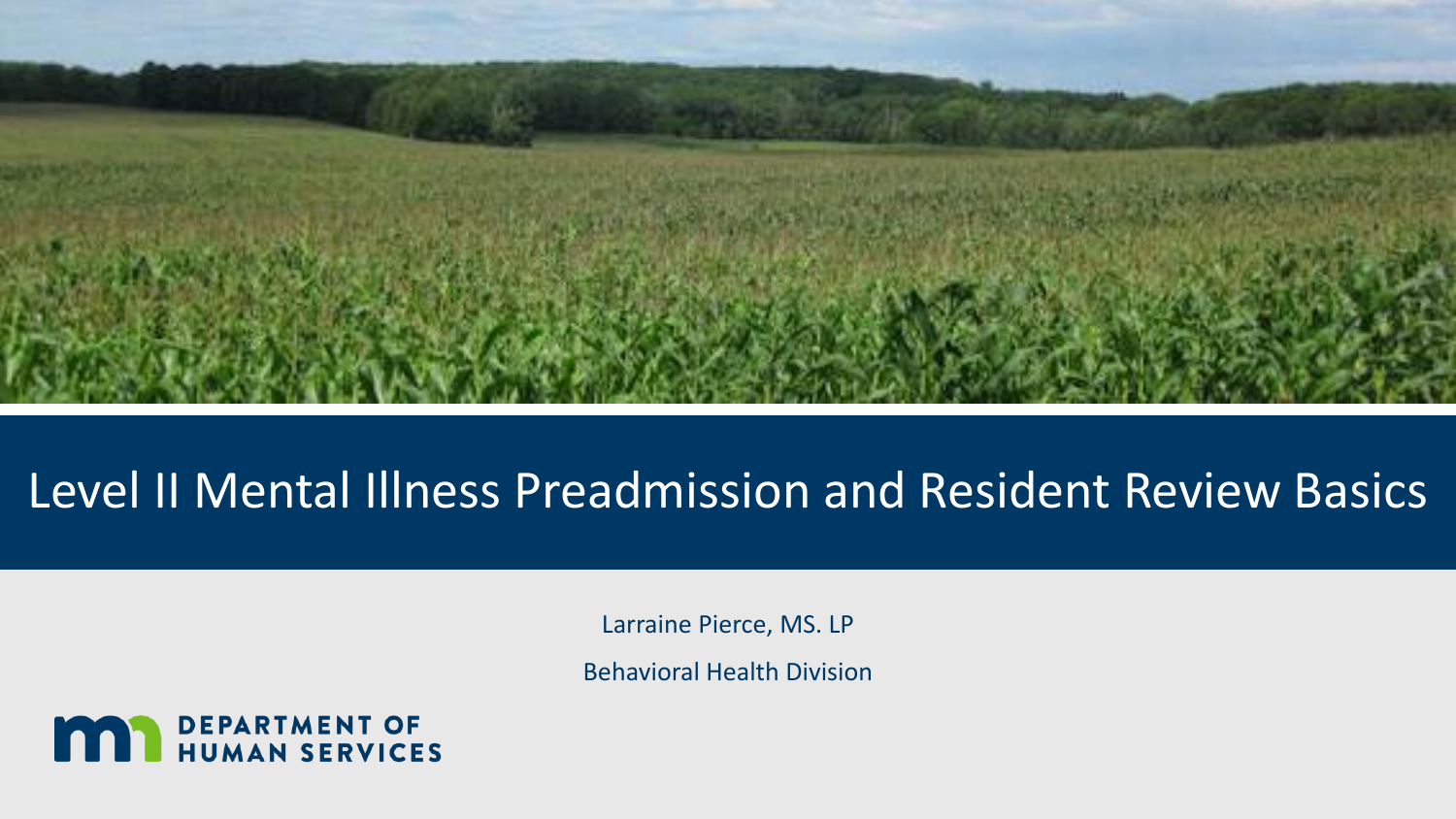## PASRR Level II MH Basics: Agenda

- **History and Context of Preadmission Screening and Resident Review (PASRR)**
- **Goals of PASRR and OBRA '87**
- **Level I and Level II DD/ID**
- **Level II MH**
- **Admission Categories**
- **Dementia**
- **Resident Review**
- **Resources**
- **Questions**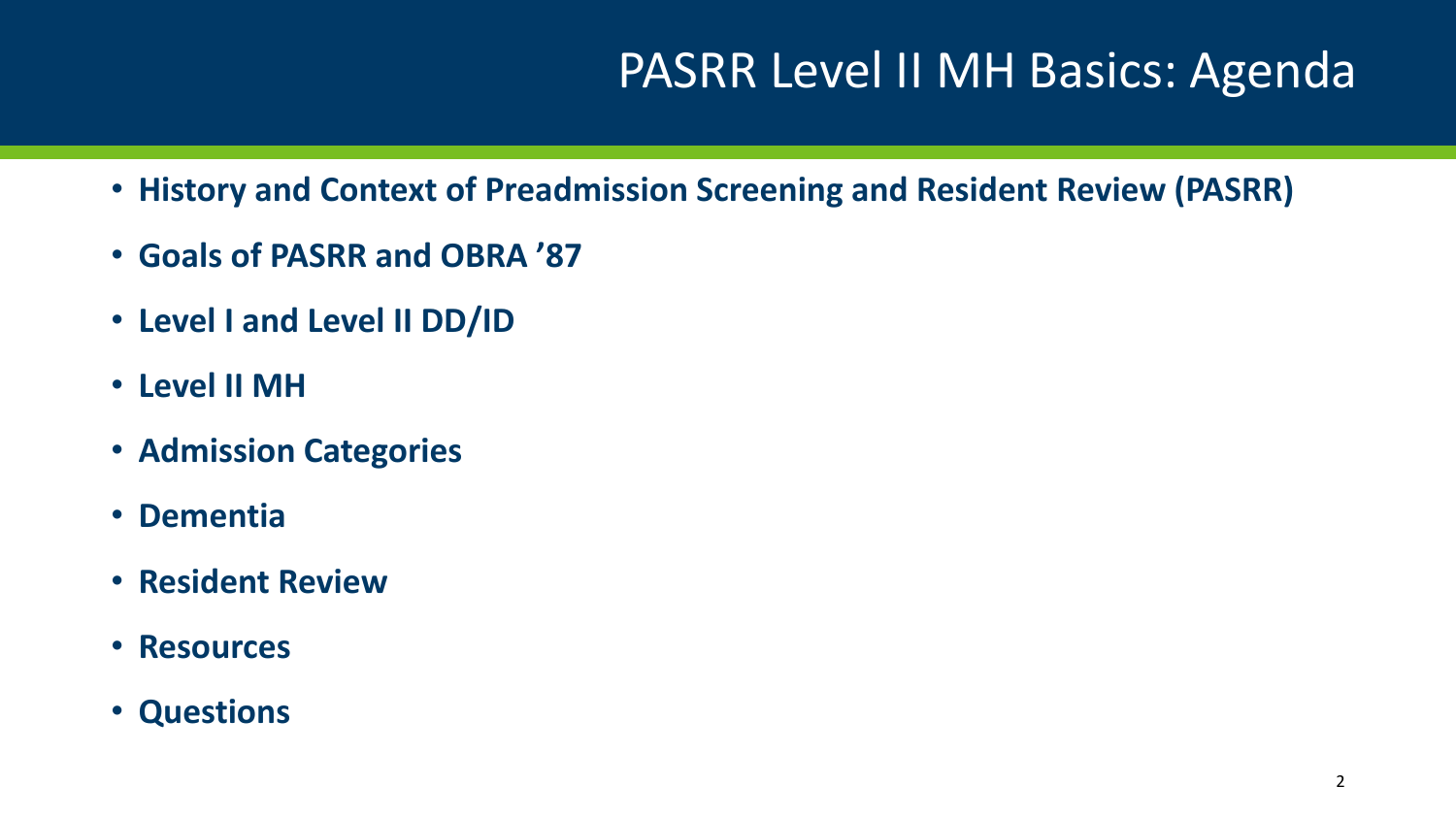## History and Context

- **1967 – Medicaid and Medicare**
- **IMD exclusion**
- **Nursing Facilities**
	- **Closer to family**
	- **More homelike**
	- **Federal Financial Participation (FFP)**
- **OBRA '87**

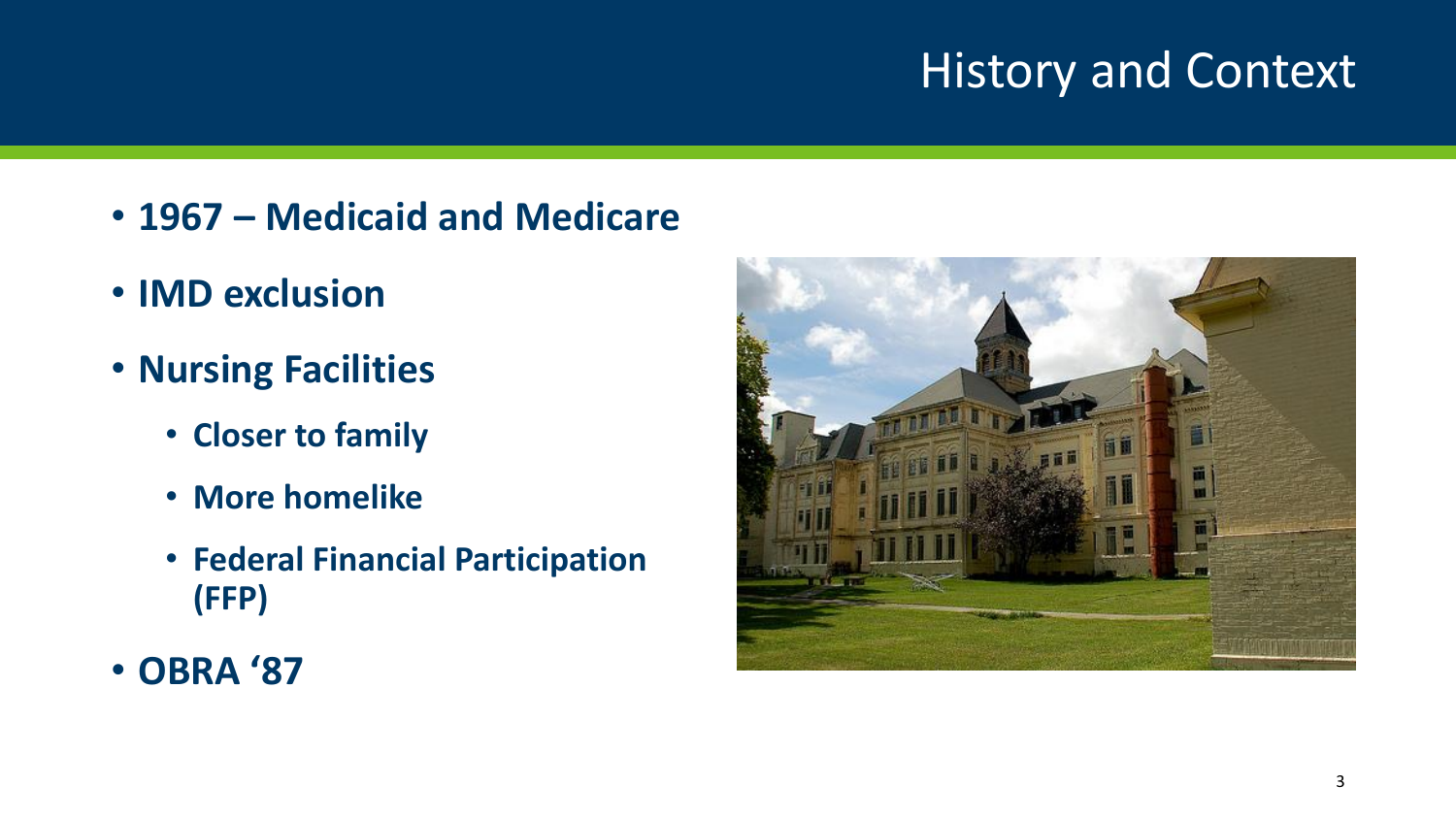#### Preadmission Screening and Resident Review



All individuals who are preparing to be admitted to a Medicaid Licensed Nursing facility or boarding care home must be screened for Mental Illness and Developmental Disabilities.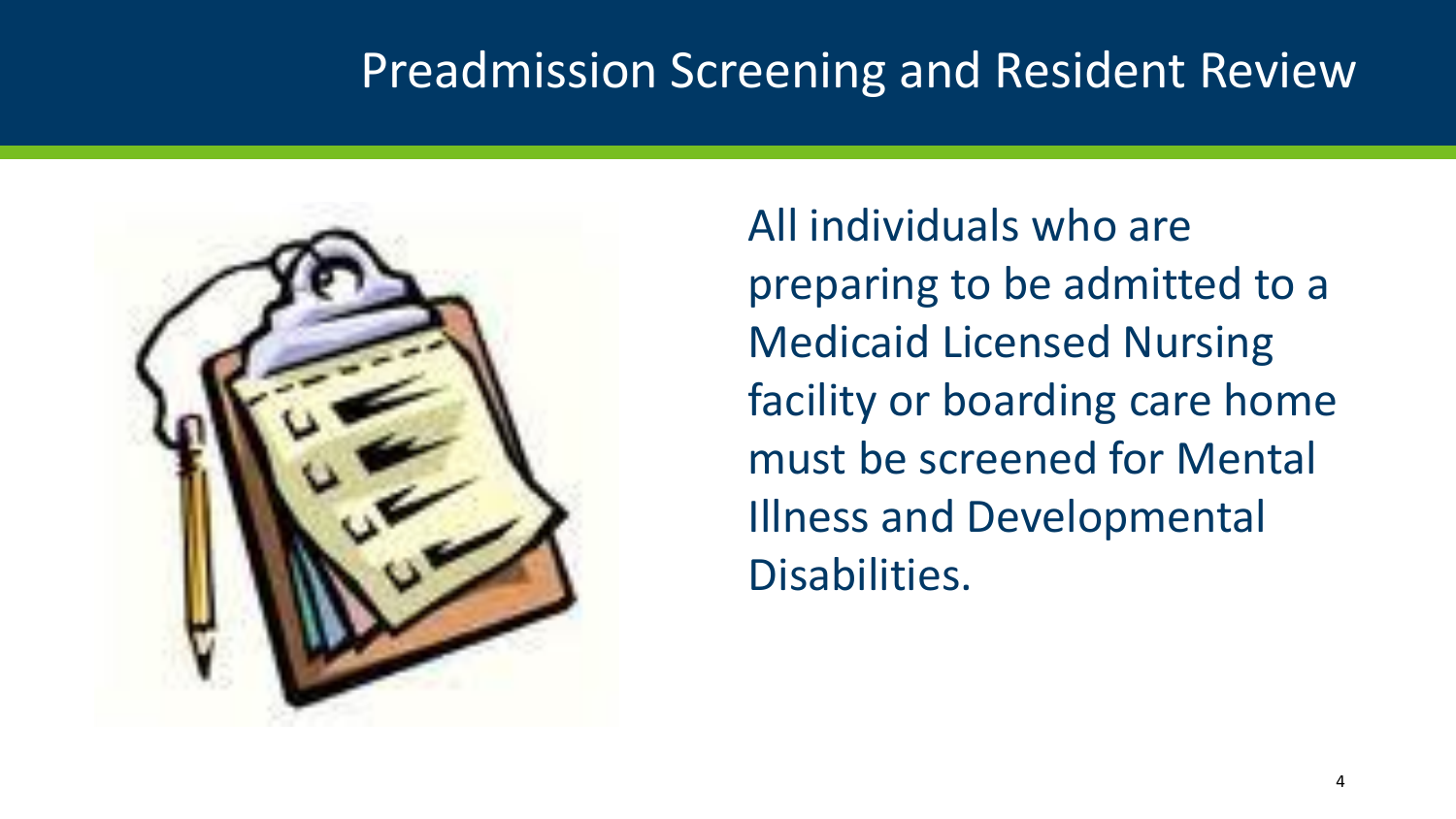#### Goals of Level II MH PASRR



- Provide care in most appropriate place
- Recommend mental health services when needed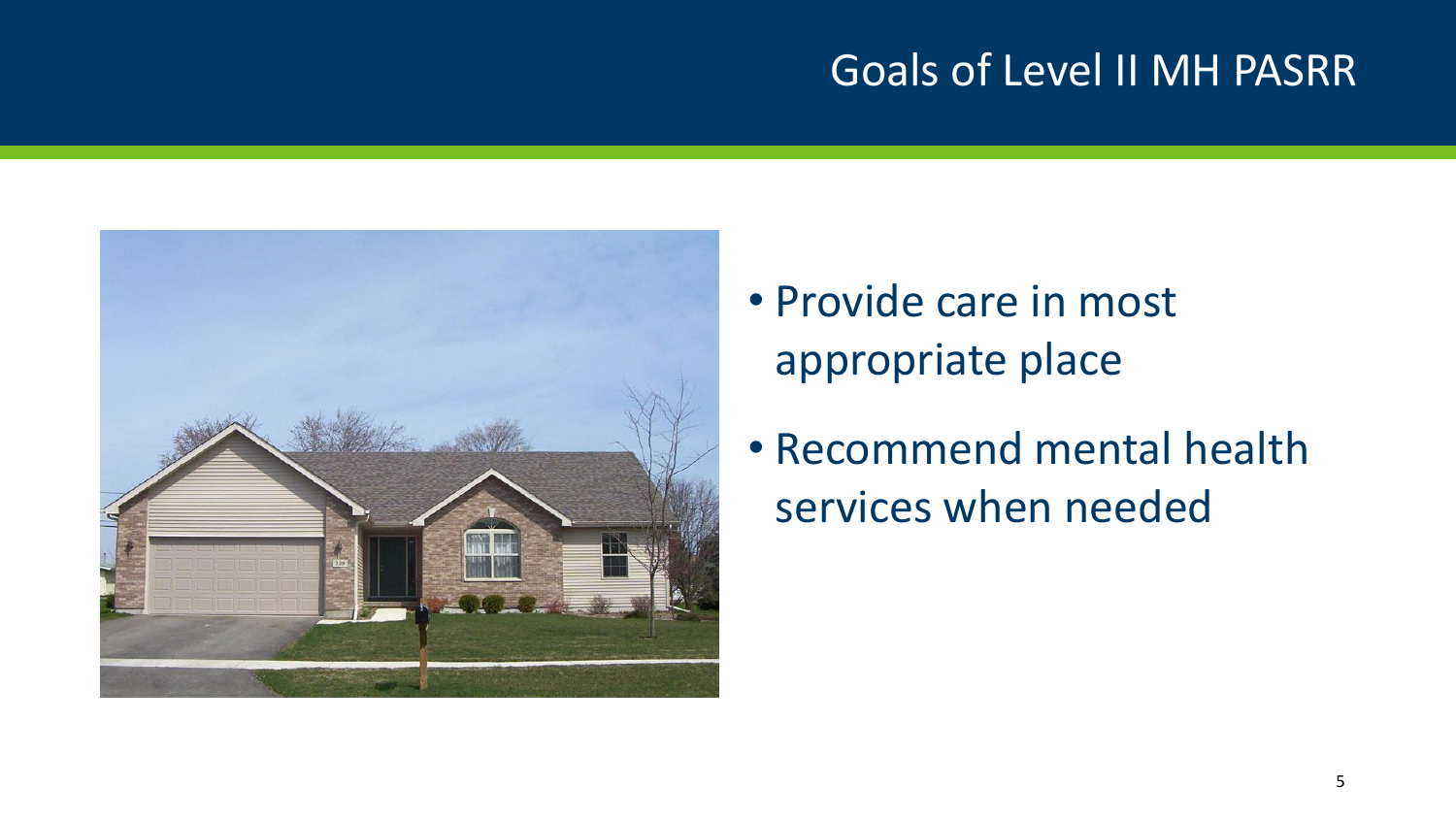#### PASRR PROCESS

#### • **Level I**

- Someone (Hospital, Physician) refers a person
- Senior Linkage Line triages
- Sends to Screener for Level II
- Bulletin #17-25-06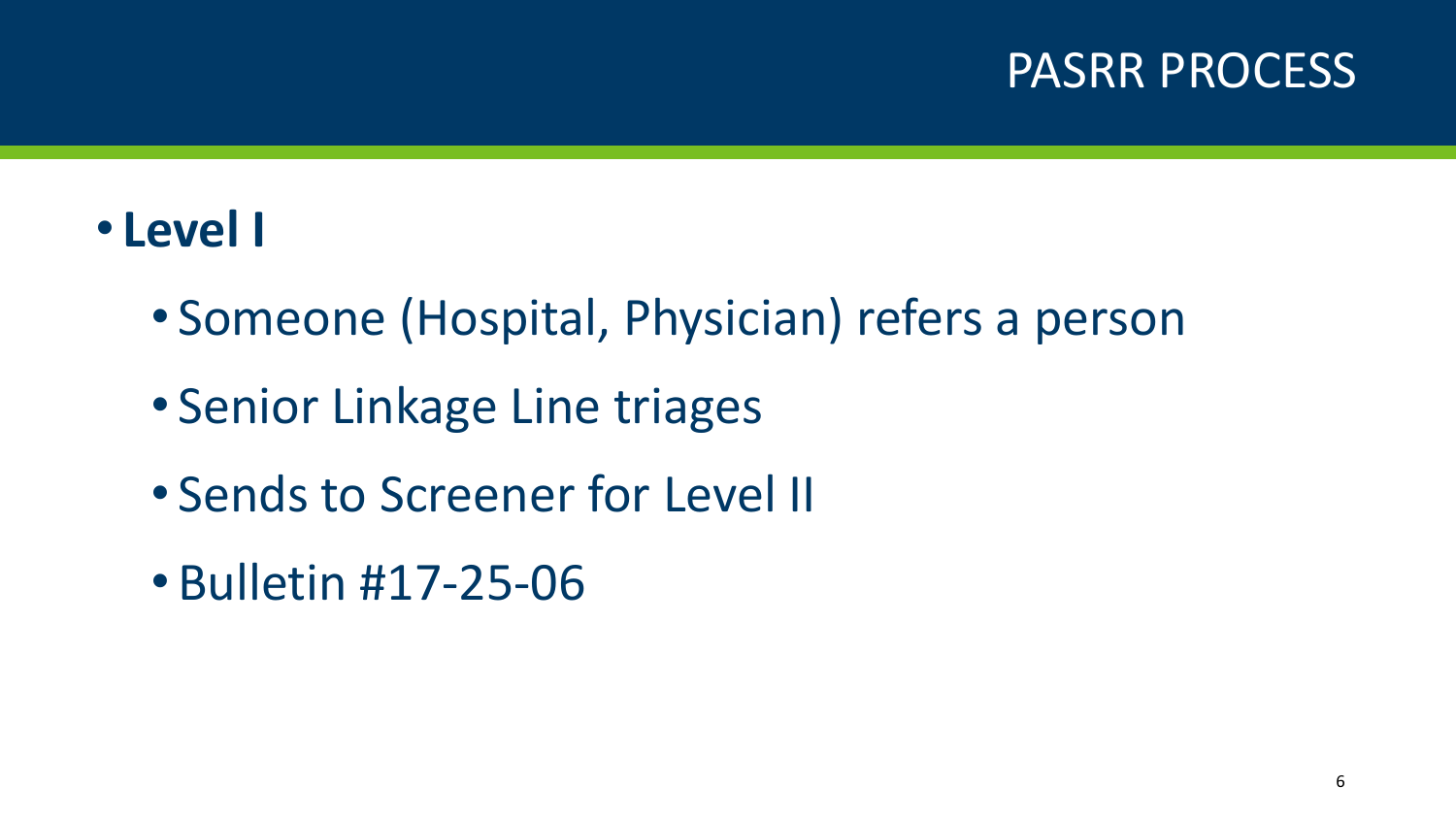# **Level II MH PASRR: Three Questions**

- Serious Mental Illness?
- Need support/services due to Mental Illness?
- Nursing Facility most appropriate place?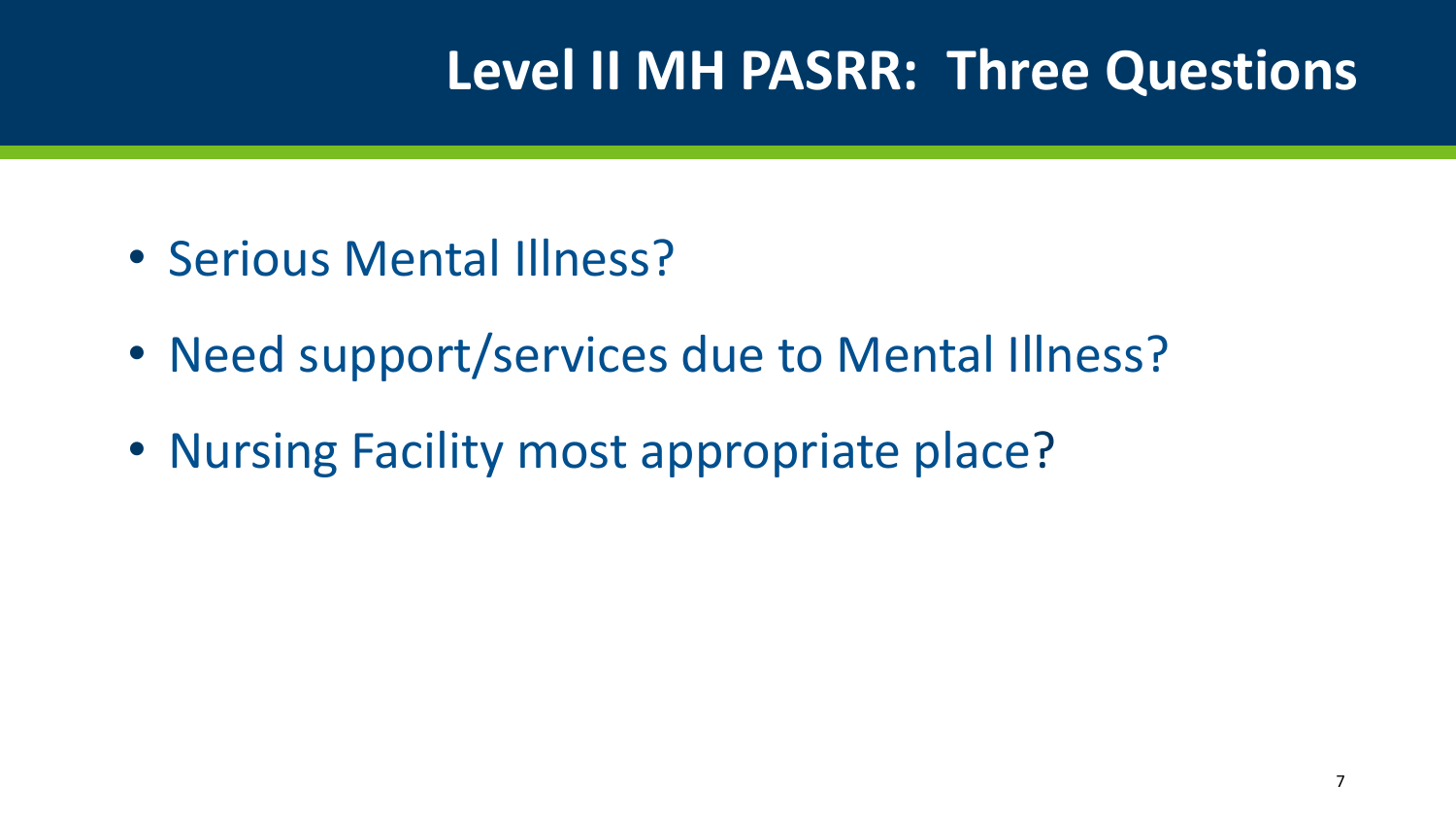#### Mental Illnesses

- Schizophrenia
- Paranoid Disorders
- Severe Anxiety Disorders
- Another Mental Disorder Leading to Disability
- Mood Disorders
- Panic Disorders
- Psychotic Disorders
- Suicidal Ideation or Attempts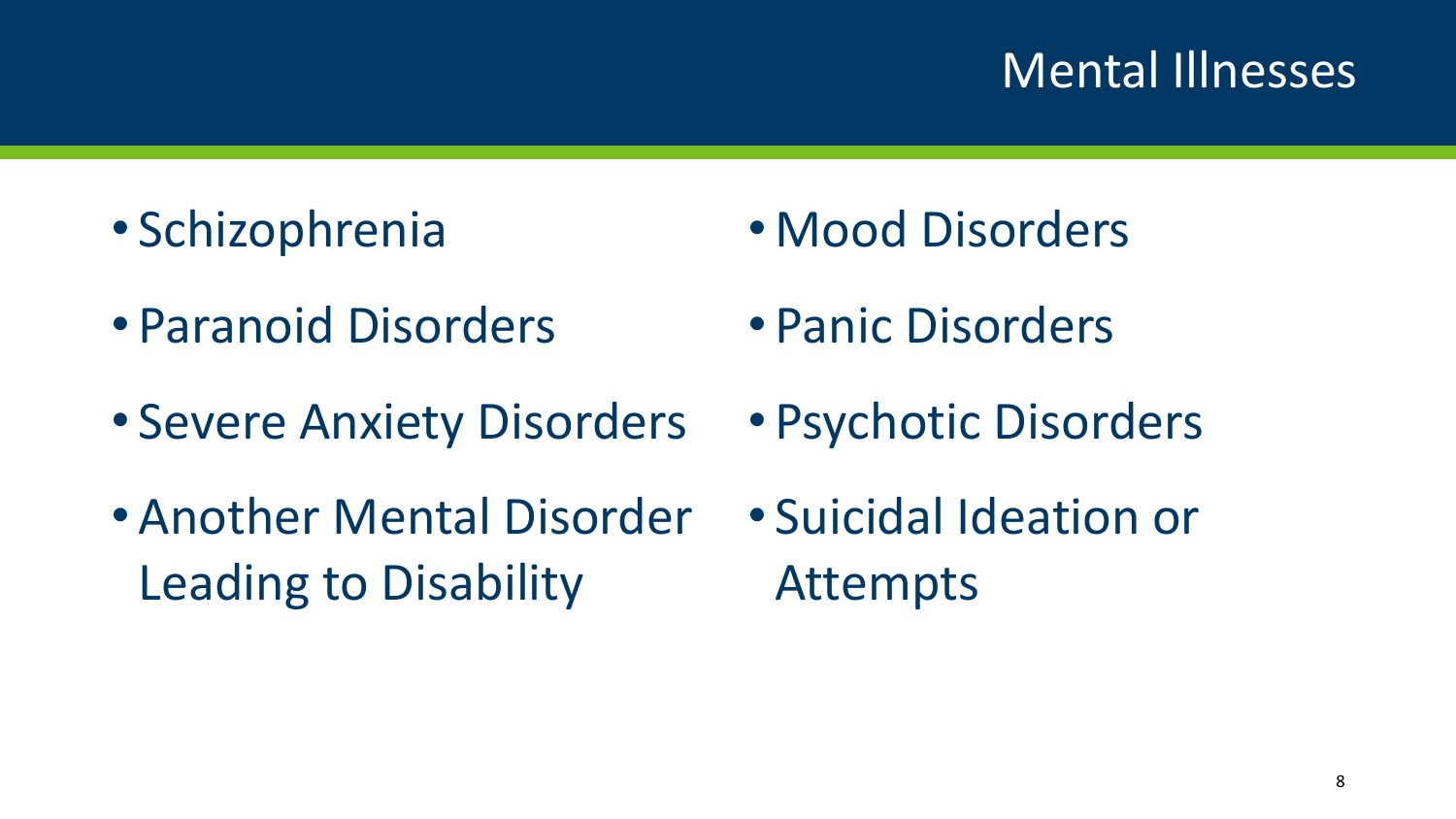# People unknown to the county or the tribe

- Level II MH PASRR assessors need to meet with the person face to face
	- Review available information
	- Meet with person/others who know their functioning
	- Make determinations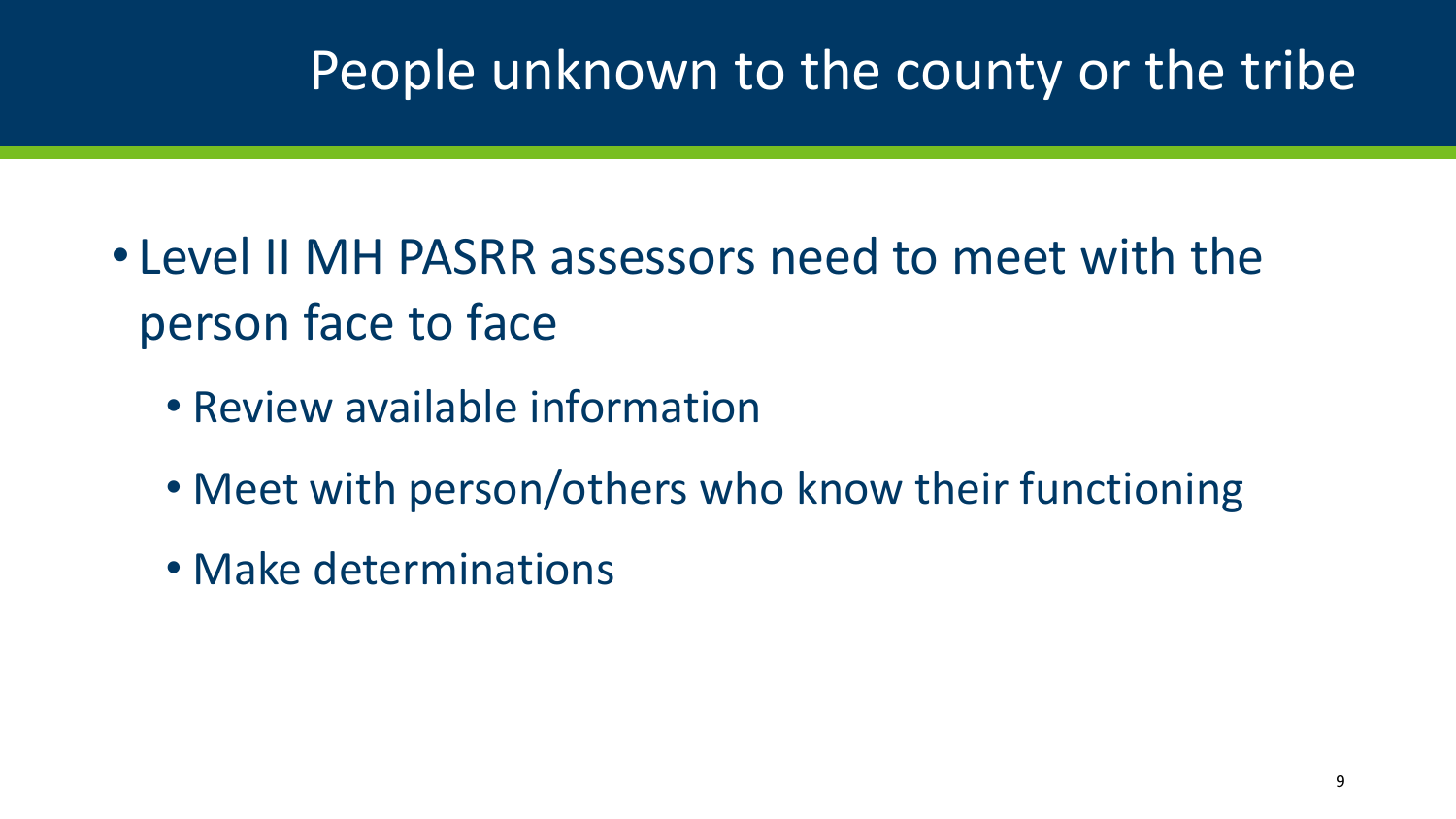# County Service Users

- Level II MH PASRR assessors may do a chart review
	- Review hospital information
	- Review County Records
	- Make determination

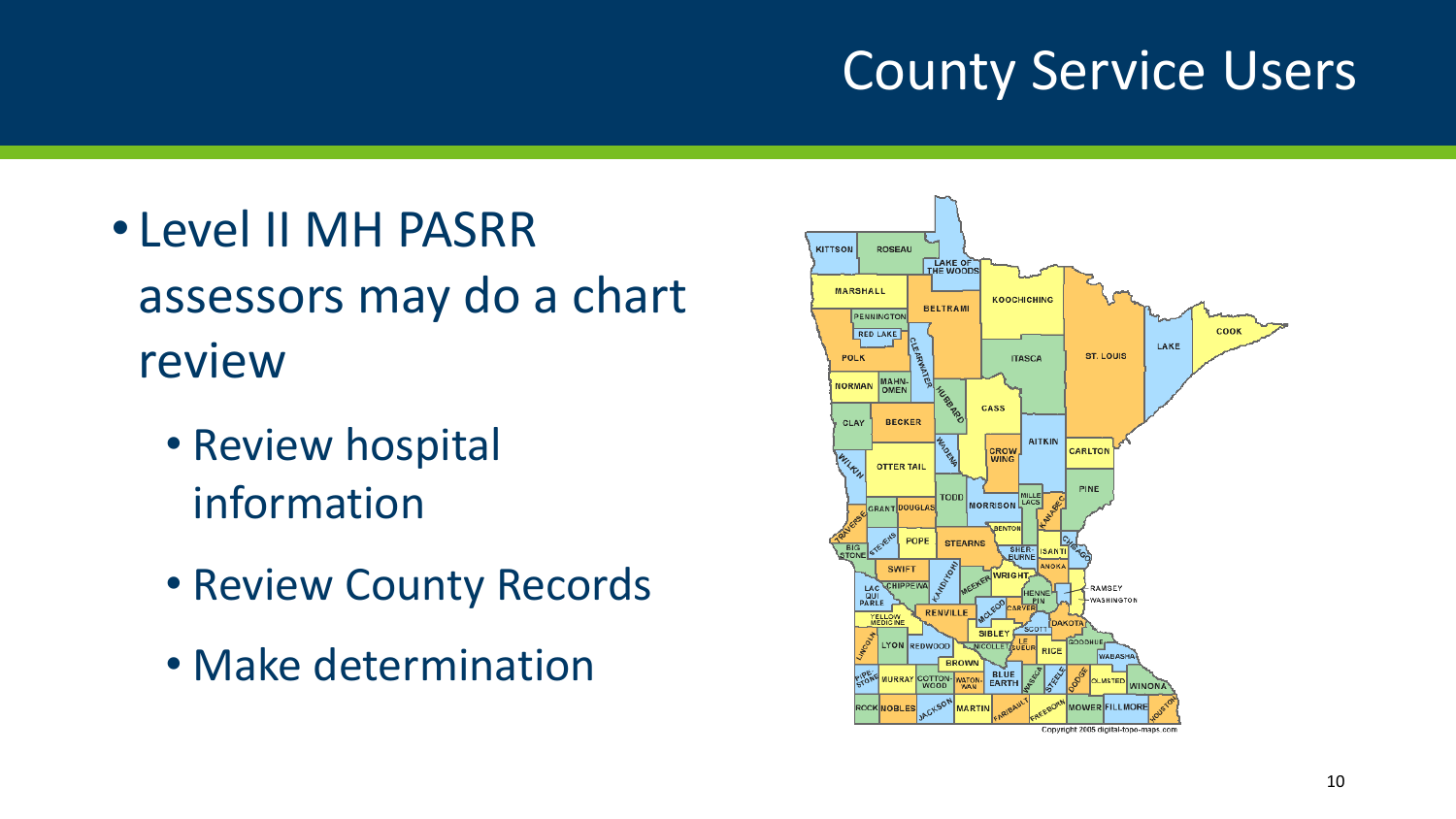# Which County?

• **The county where the person is at the time of the PASRR referral does the PASRR MH Level II screening**

- **Less travel for all counties**
- **Any county can provide the service and get paid**
- **All Level II MH screens can be paid for**
- **Up to \$400 per screen**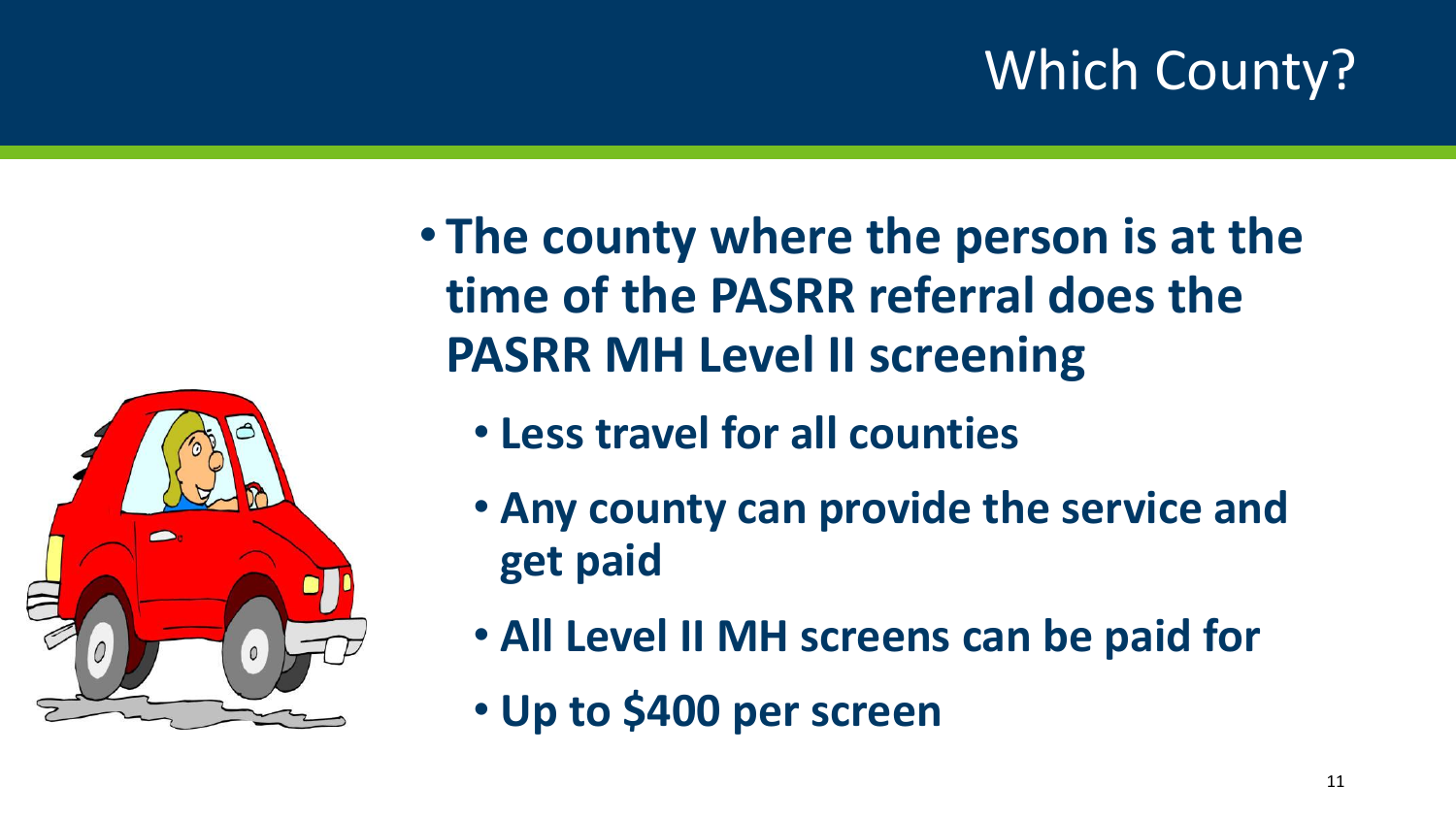#### Time Frame

# The Level II assessor has SEVEN BUSINESS DAYS to complete the Level II assessment

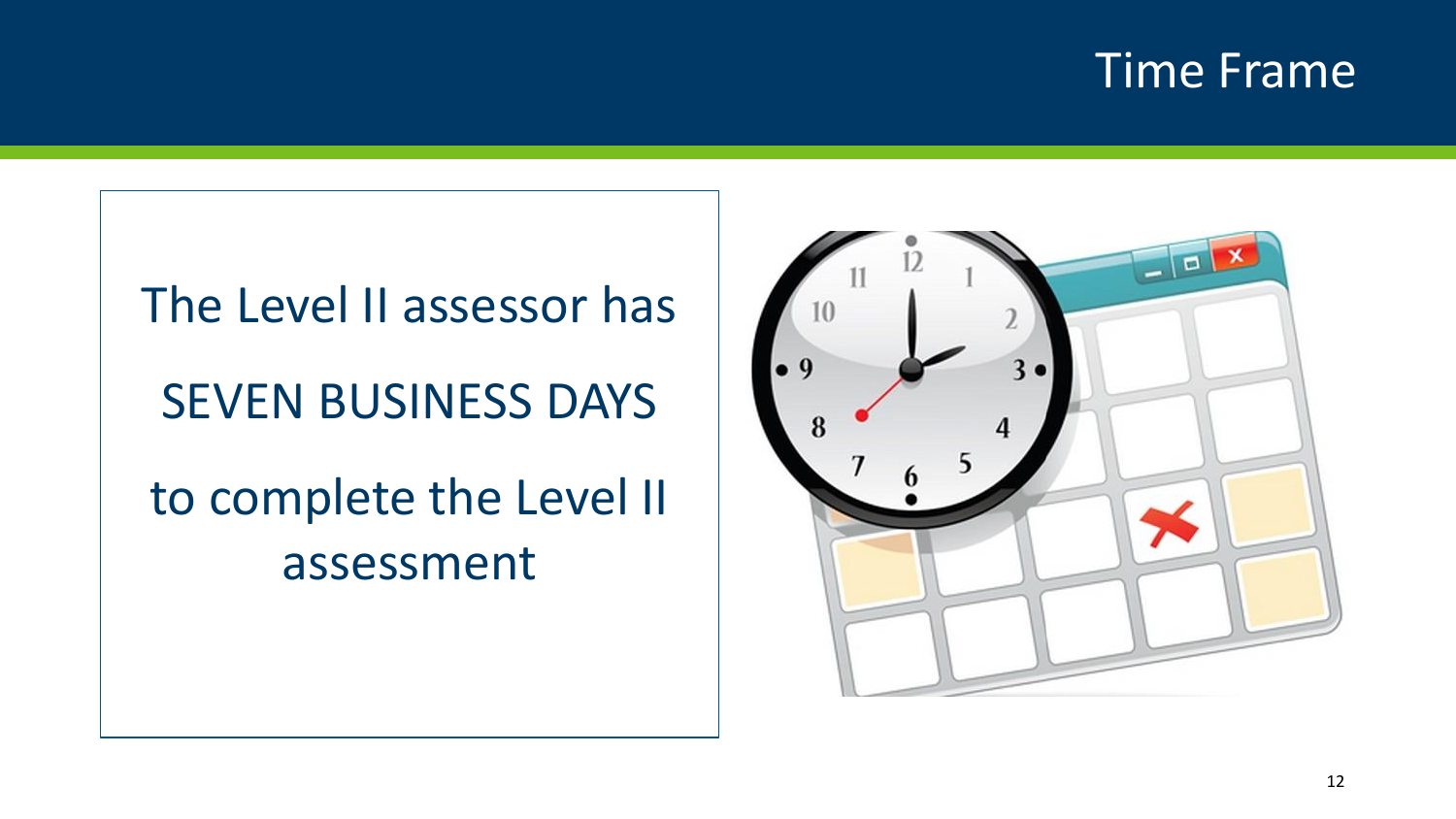### Medicaid Regulations

• Medicaid prohibits Medicaid certified nursing facilities (NFs) from admitting any person with a serious mental illness (SMI) unless the state mental health authority determined that the nursing facility is the most integrated setting for the person.

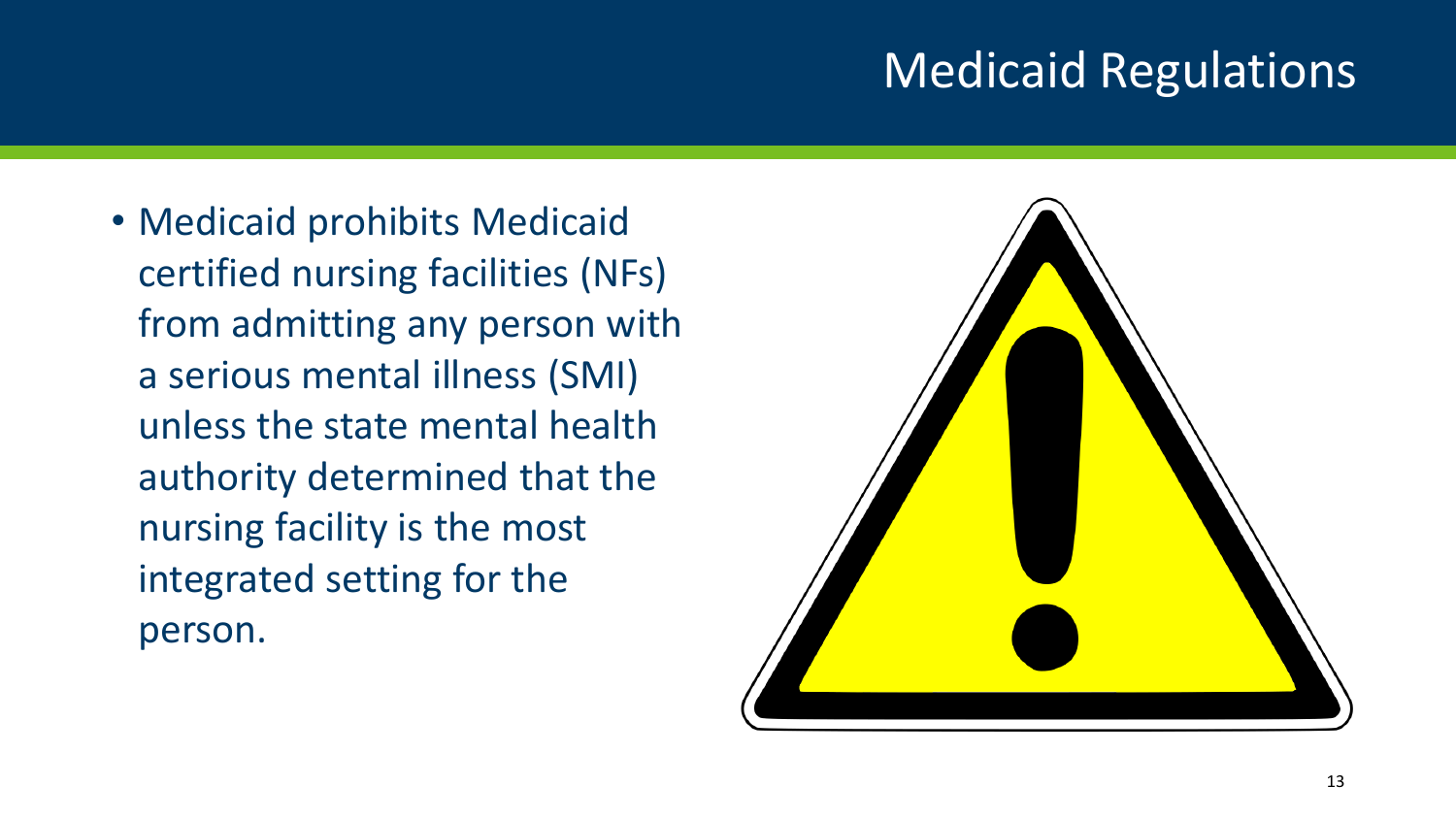### Admission Categories

- People who have a mental illness can be admitted to nursing facilities
- There are a number of categories of situations where this is possible
- The goal of the level II screener is to assure that the person receives care in the most appropriate place and that they receive mental health services if they need them

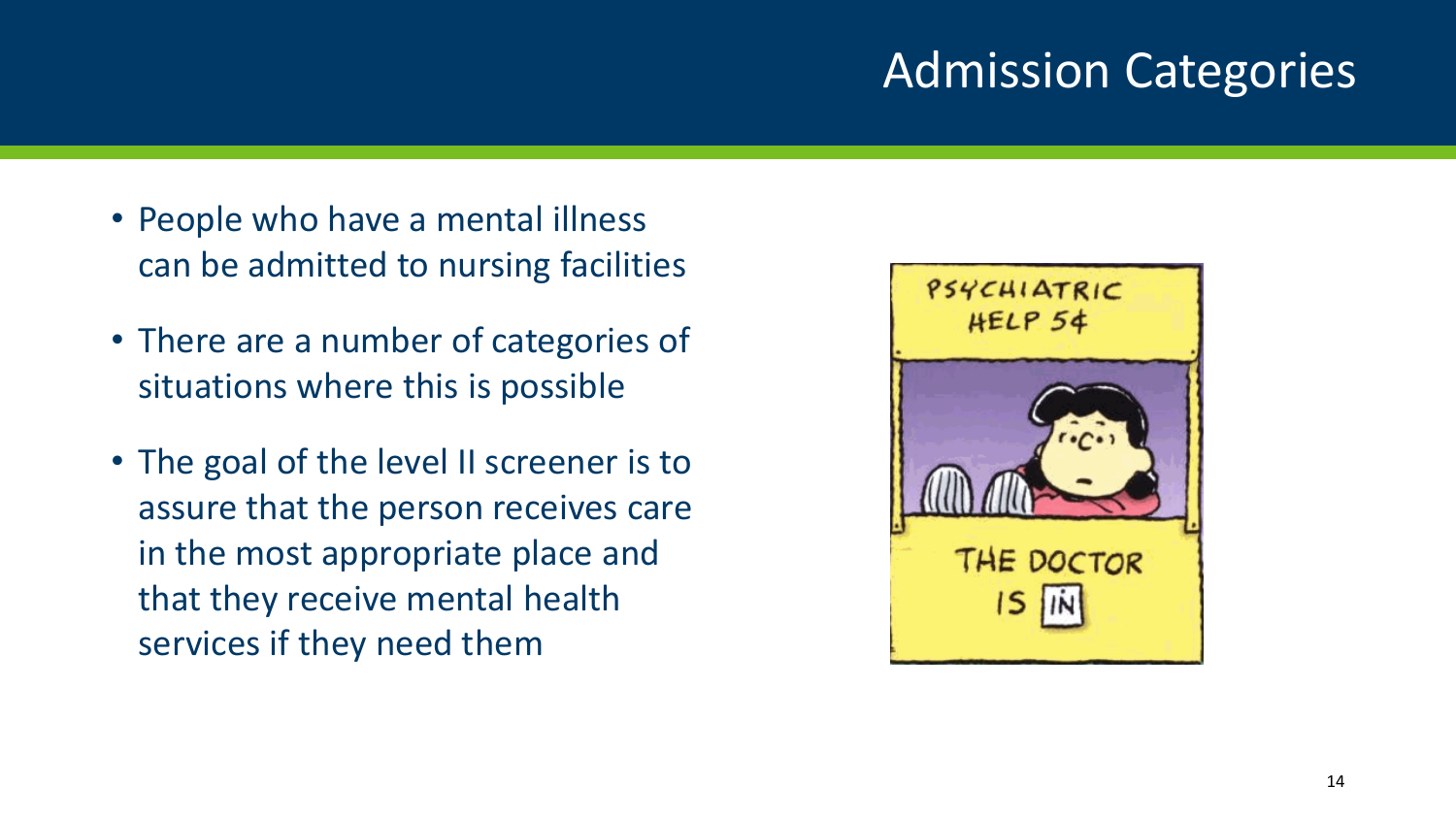#### Admission Categories 1

- Rehabilitation
	- Less than 30 day stay
	- For an injury, illness or disorder that they were hospitalized for prior to nursing facility
	- Up to 30 day extension without new Level II

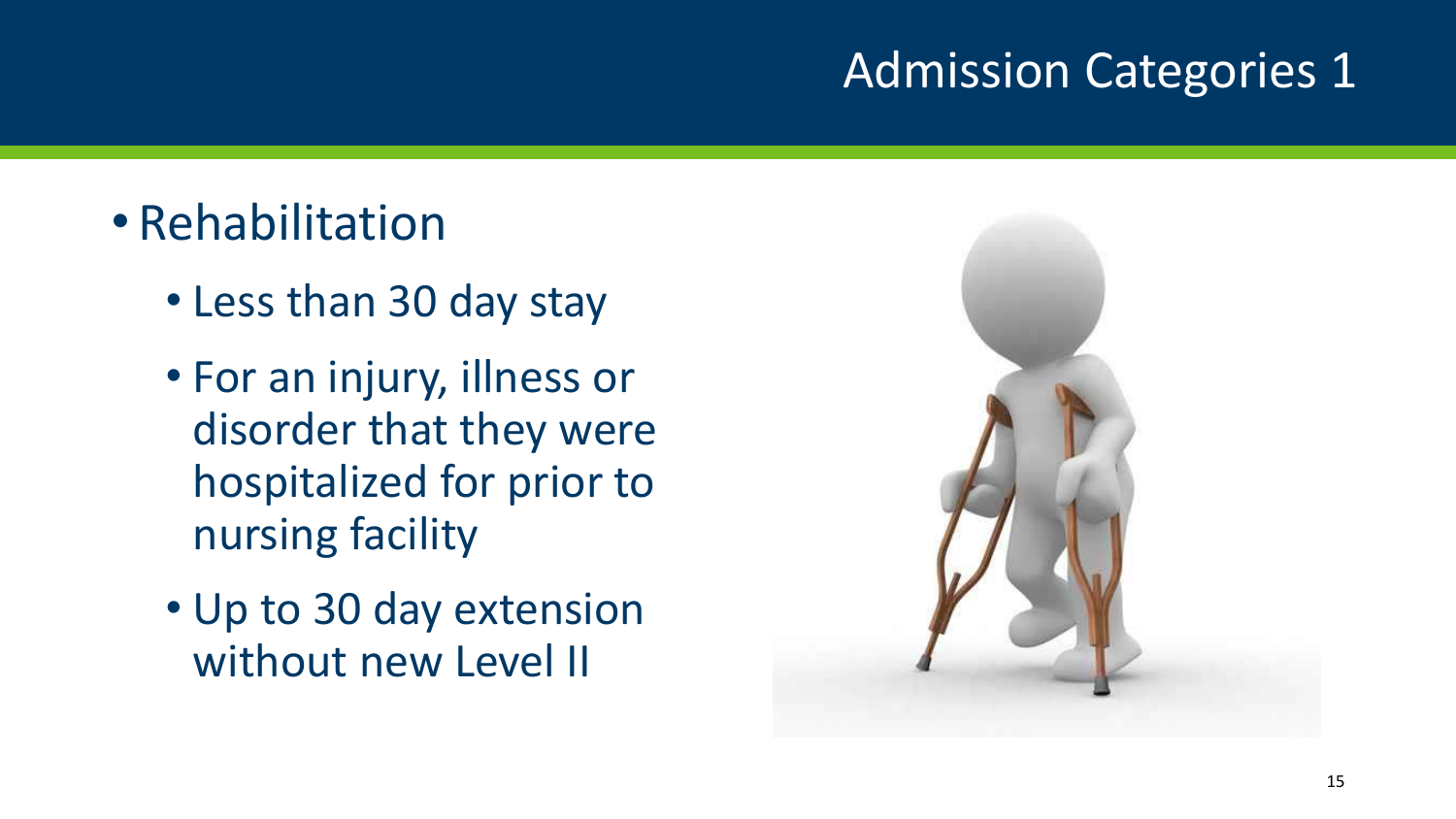#### Admission Categories 2

- Severe Physical Illness
	- Illness prevents the person from benefiting from mental health services
	- Examples: Coma, Severe ALS or Parkinson's' Disease

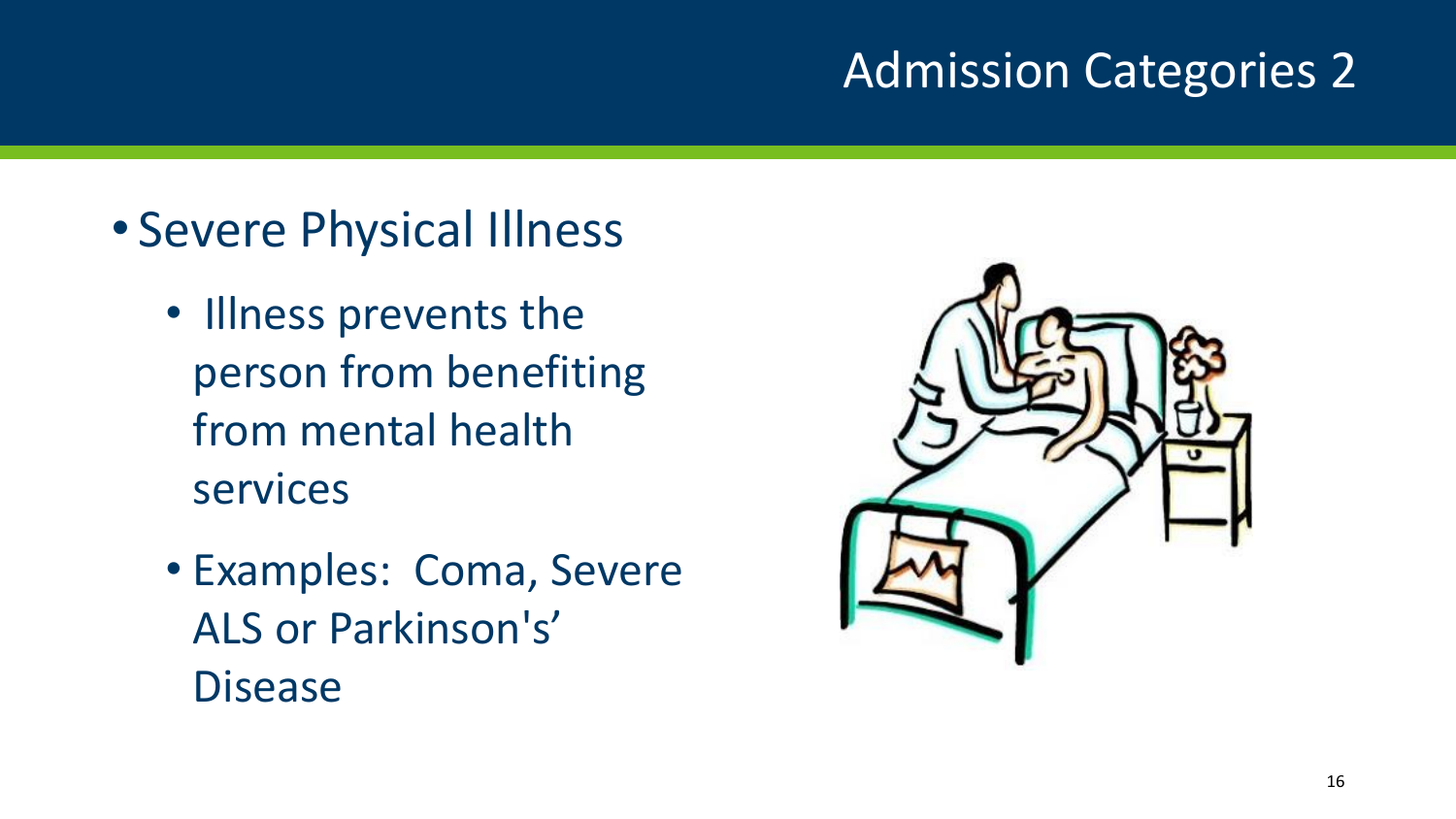#### Terminal Illness



- Some NFs provide hospice care
- May still benefit from mental health services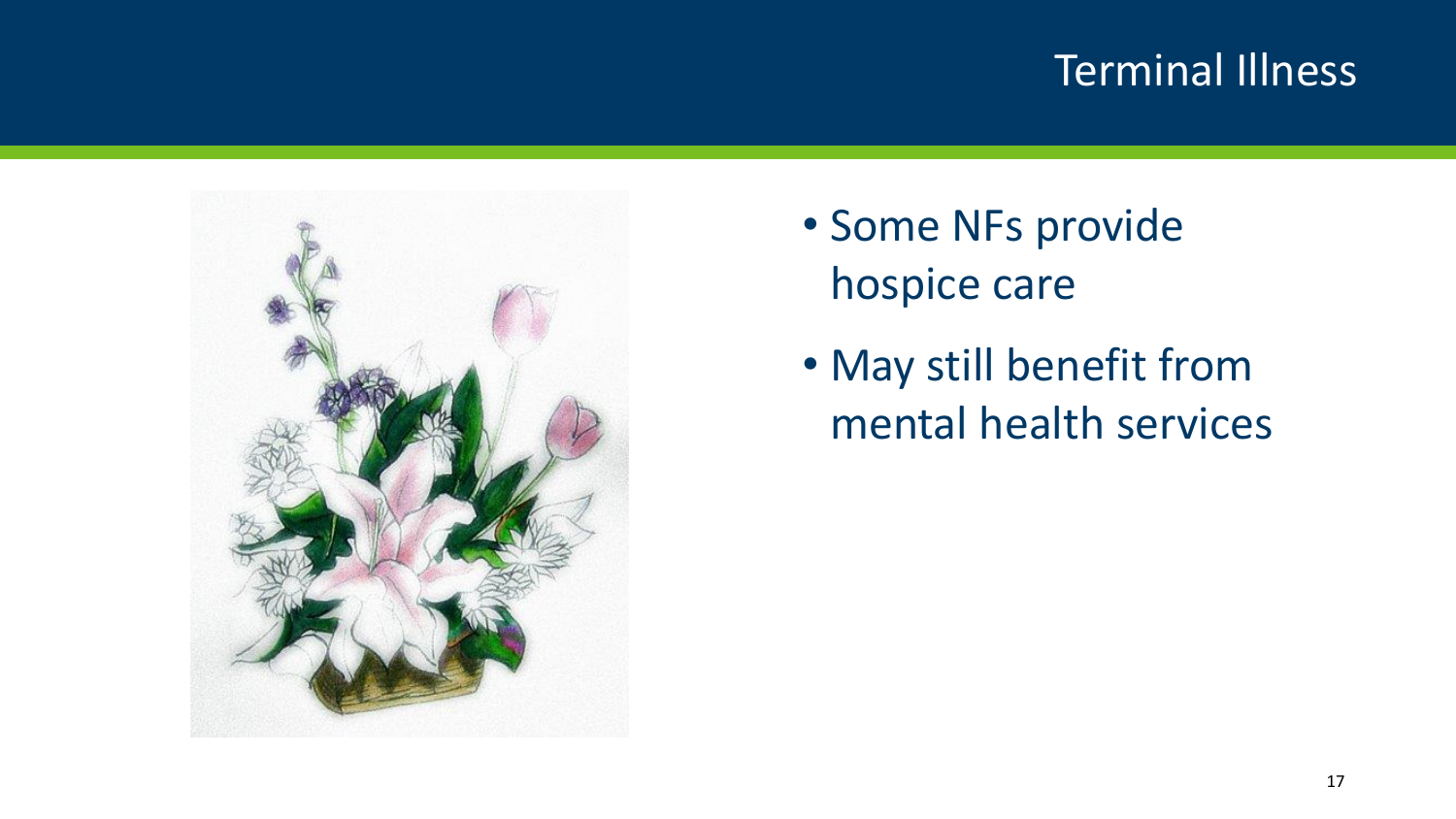### Emergency Admission

- Circumstances require protective services
- Impending hospital discharge not considered an emergency

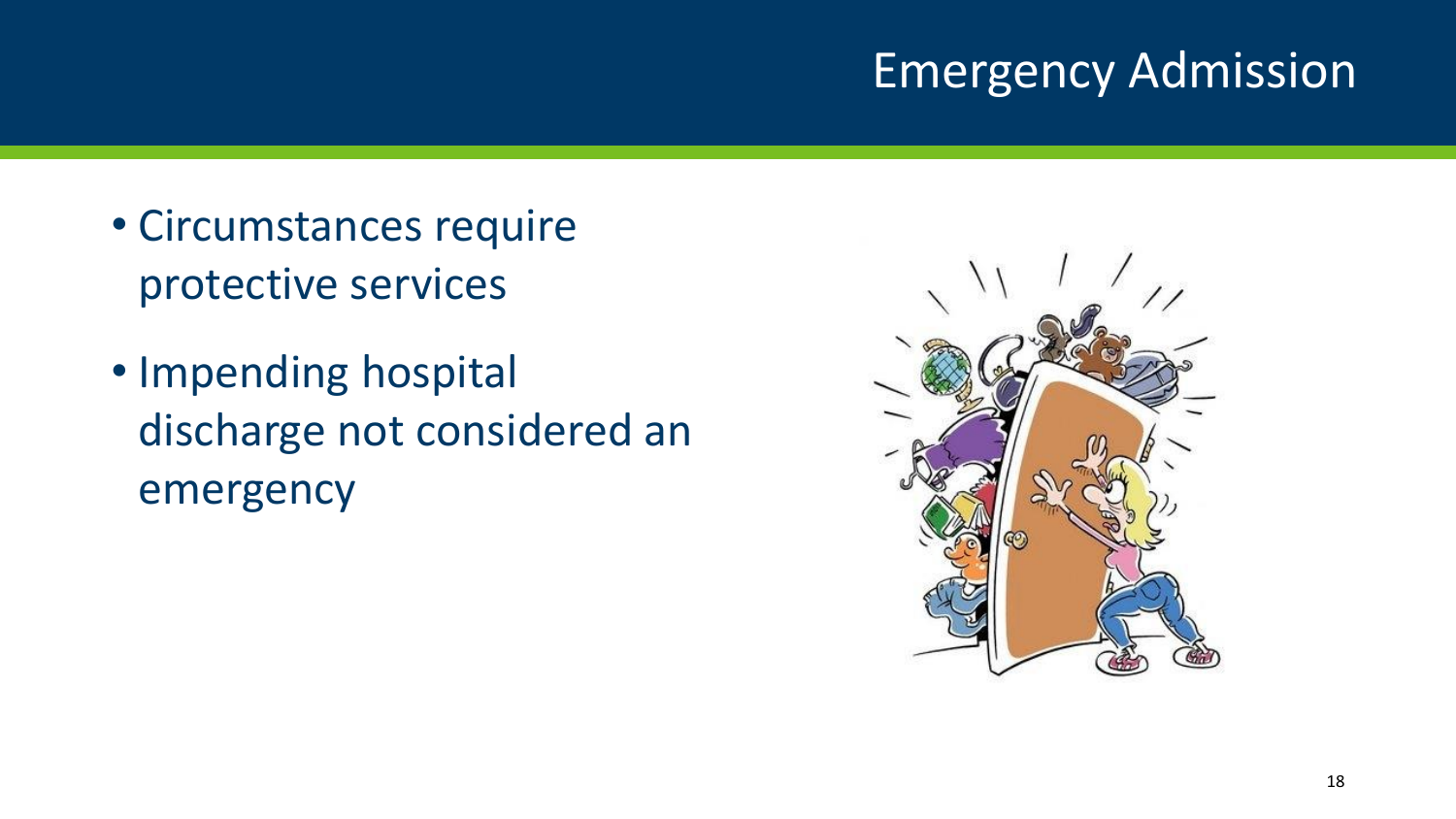## Provisional Admission

Situations where the person

would be placed in unsafe or

vulnerable positions in the

community unless admitted OR

When a person is coming to a

Minnesota Nursing home

from another state.

Have 7 -10 working days after admission to complete Level II in both situations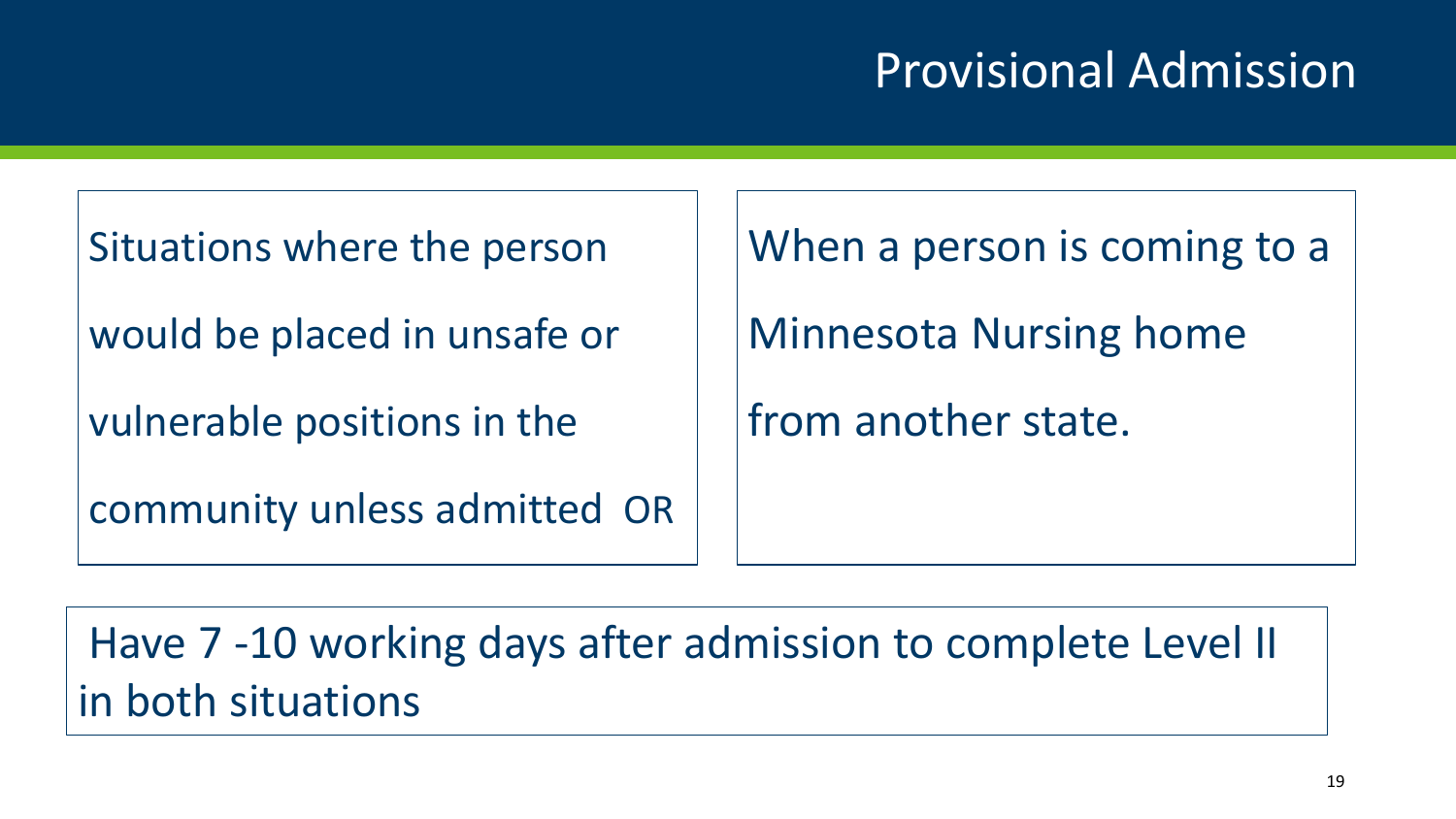## Mental Illness Only

- Examples:
	- Severe unremitting psychosis or mood disorder that makes the person unable to care for themselves or puts them at risk.
	- Following ECT that puts the person at risk due to memory loss or impacted judgement
- Stay in a nursing facility is expected to be short term in most situations.
- Mental health services should be recommended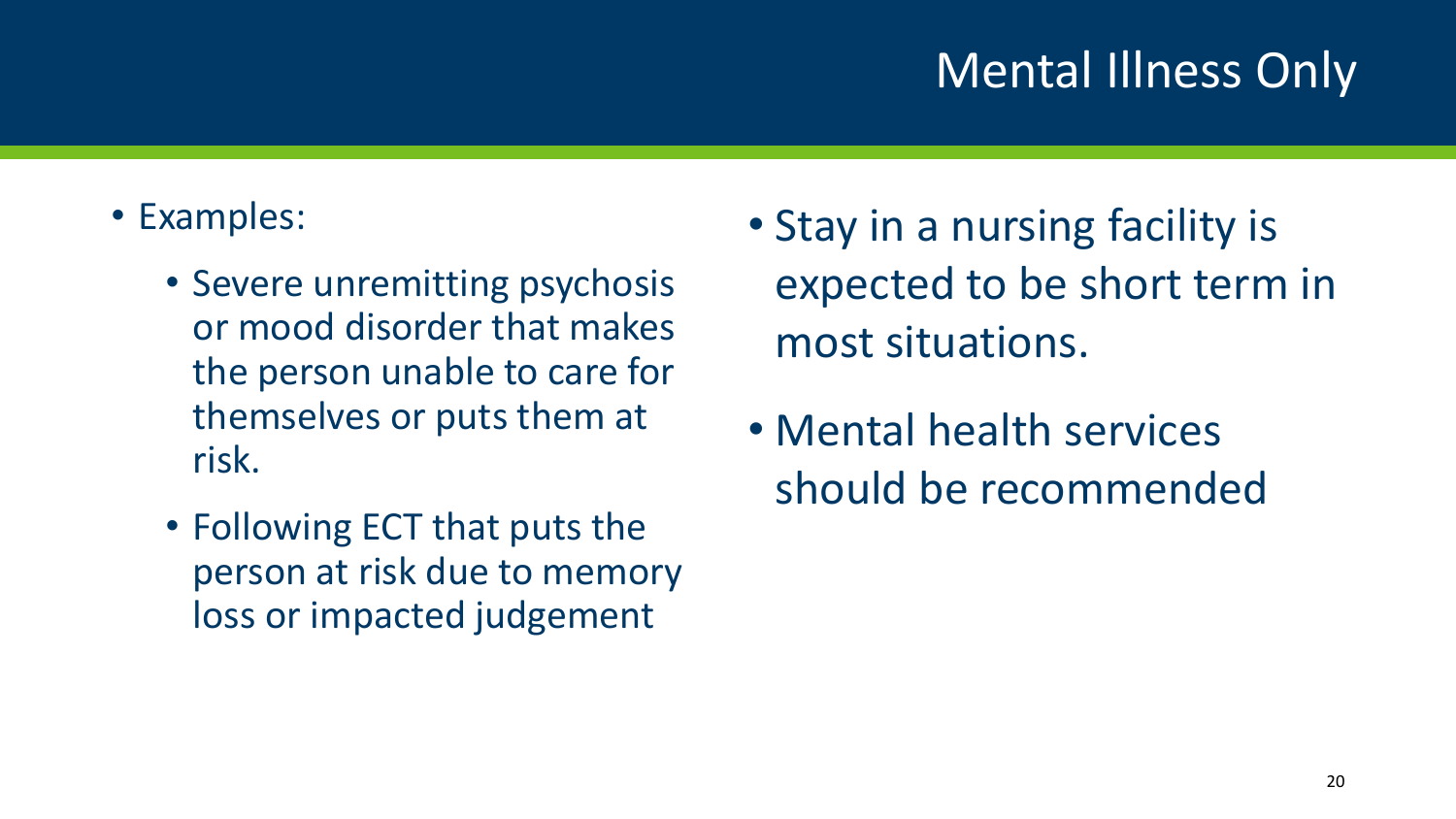#### Respite Care

Planned short-term admission to a nursing facility.

For the purposes of keeping the person in another long-term setting by giving a break to the providers and the person.

Part of a treatment plan

Planned substantially in advance of the stay.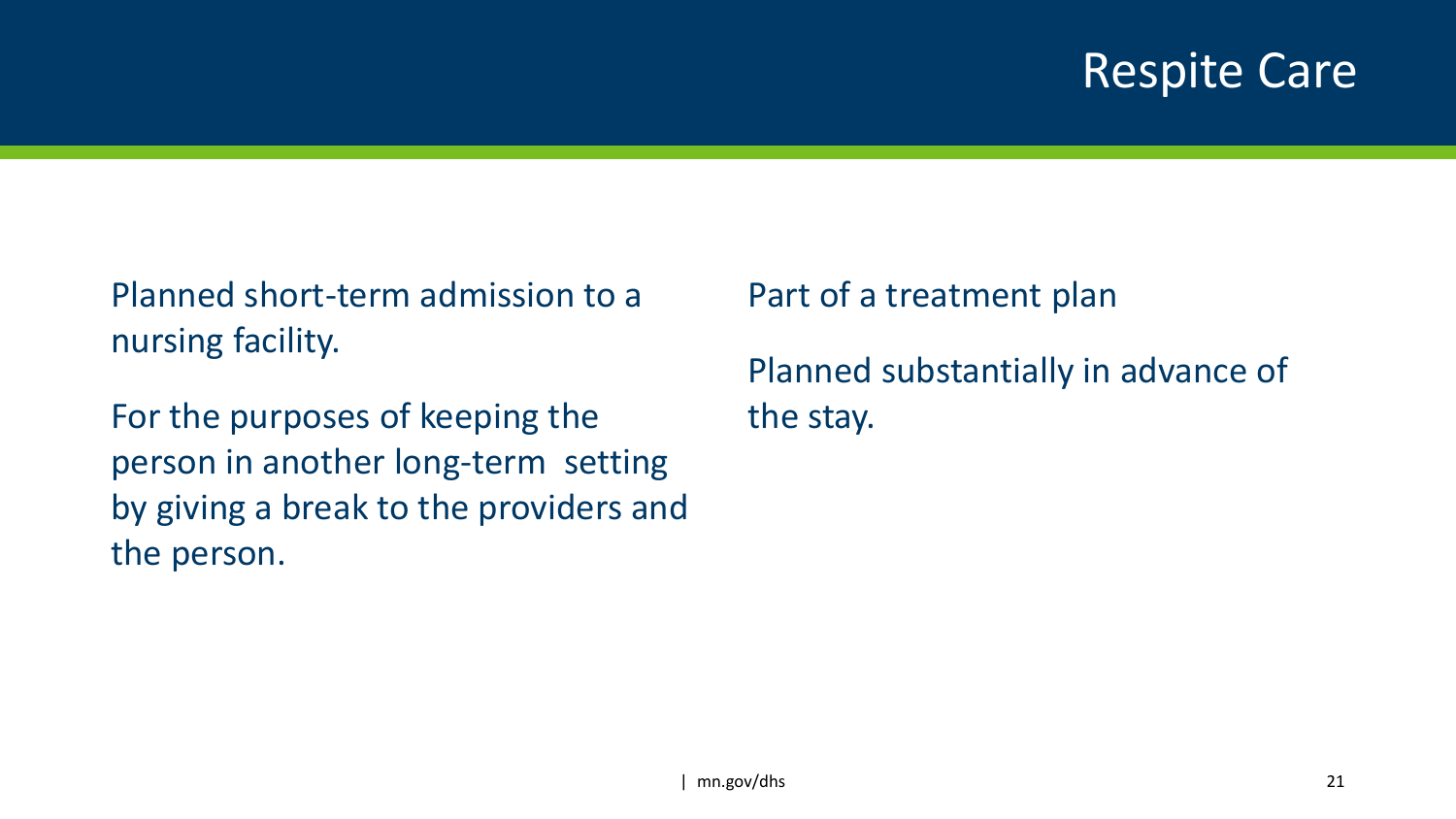## The Question of Dementia

- When the person has no additional diagnosis of mental illness
- Does not need a Level II Screen
- When the person has an additional mental illness diagnosis
- Needs Level II to determine if the person would benefit from mental health services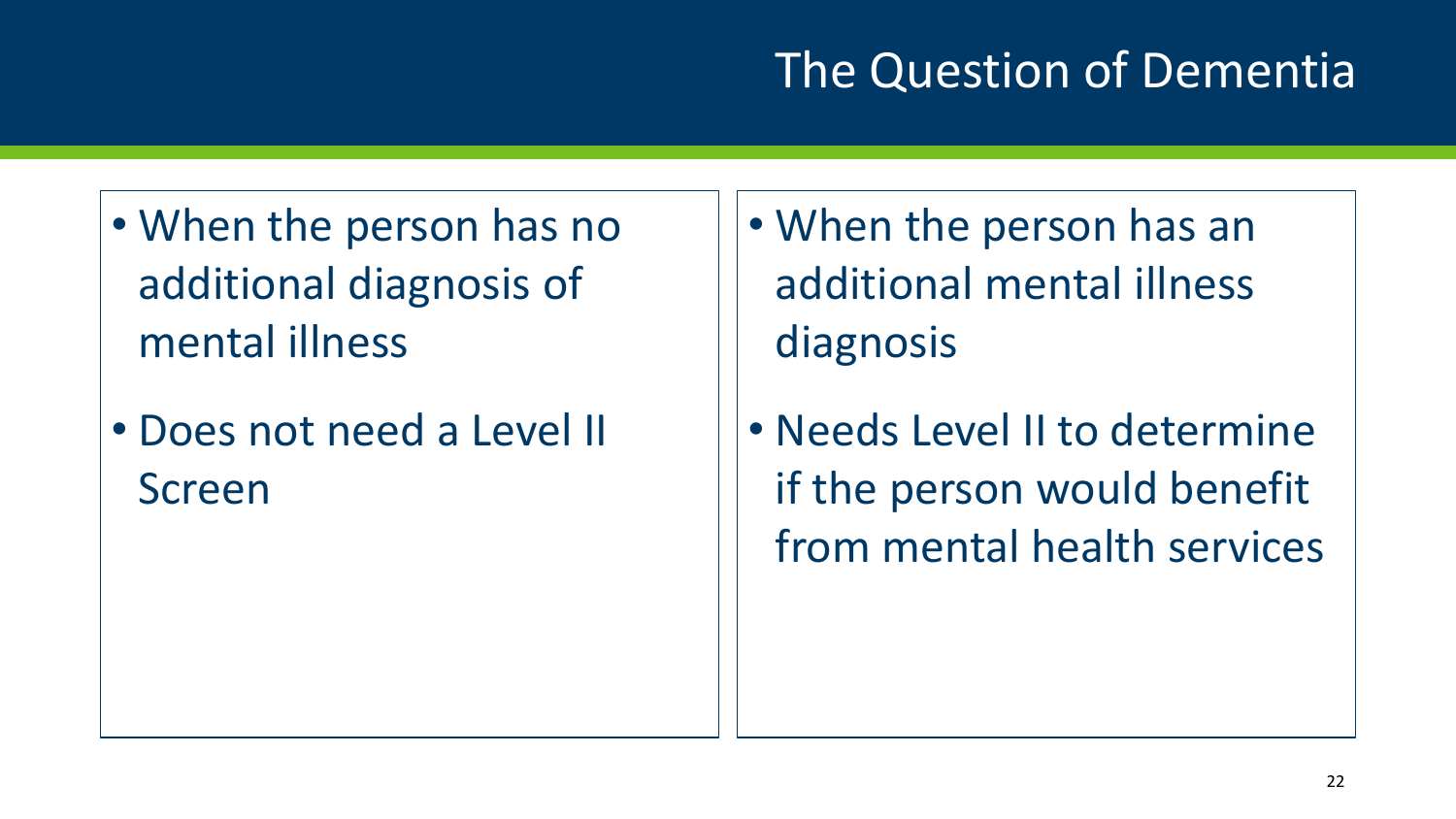#### Resident Review

- Performed by County or Country contracted staff people
- Use the same form but indicate Resident Review.

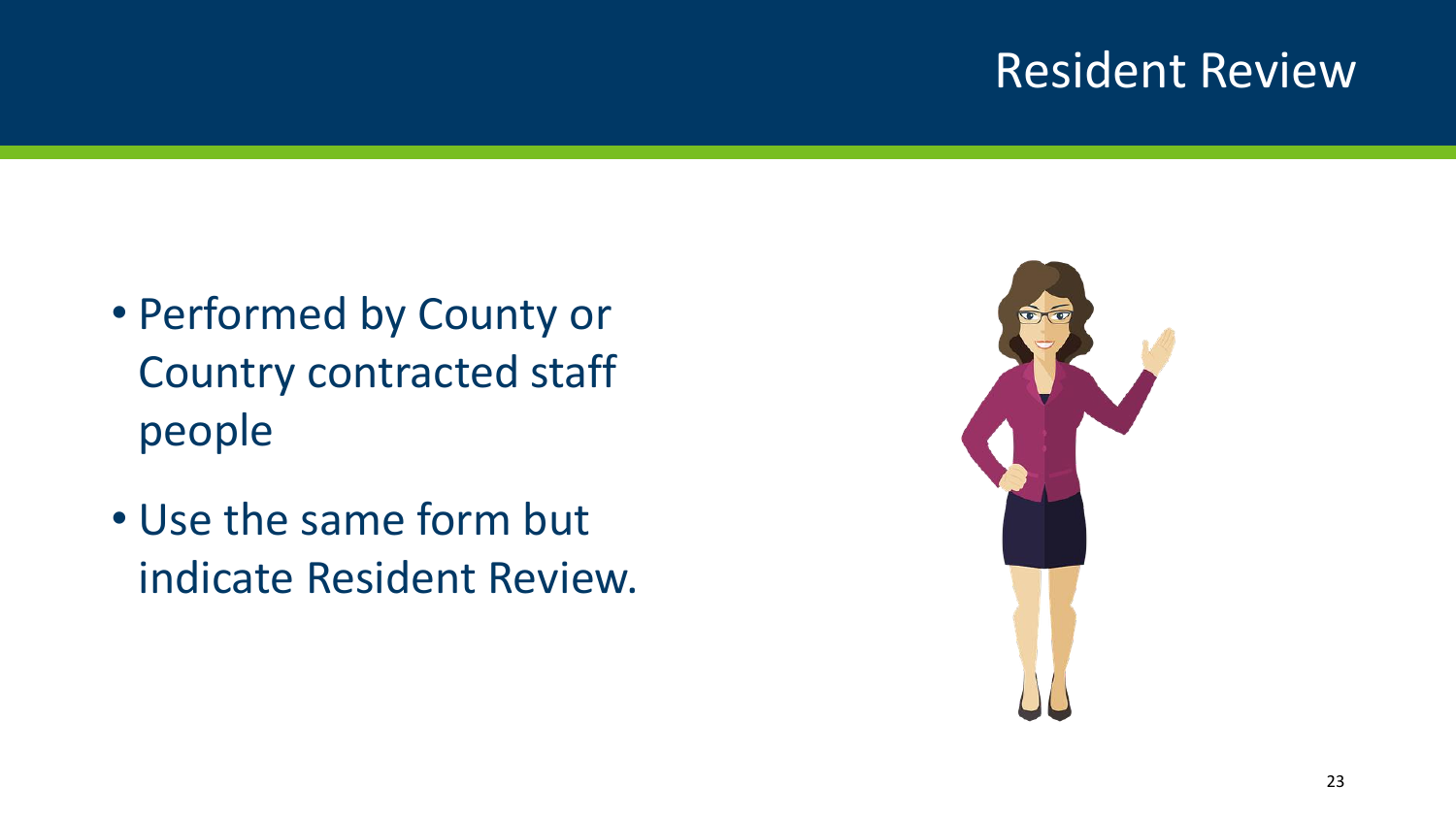#### Significant changes that trigger a Resident Review

a. Increase in behavioral, psychiatric or mood-related symptoms

b. Behavioral, psychiatric or mood related symptoms that have not responded to treatment

c. Improved medical condition that requires modification of the person's plan of care or living situation

d. Significant decline in functioning of a person previously reviewed for PASRR Level II MI.

e. A decrease or clearing of dementia or delirium which may allow the person to benefit from mental health services.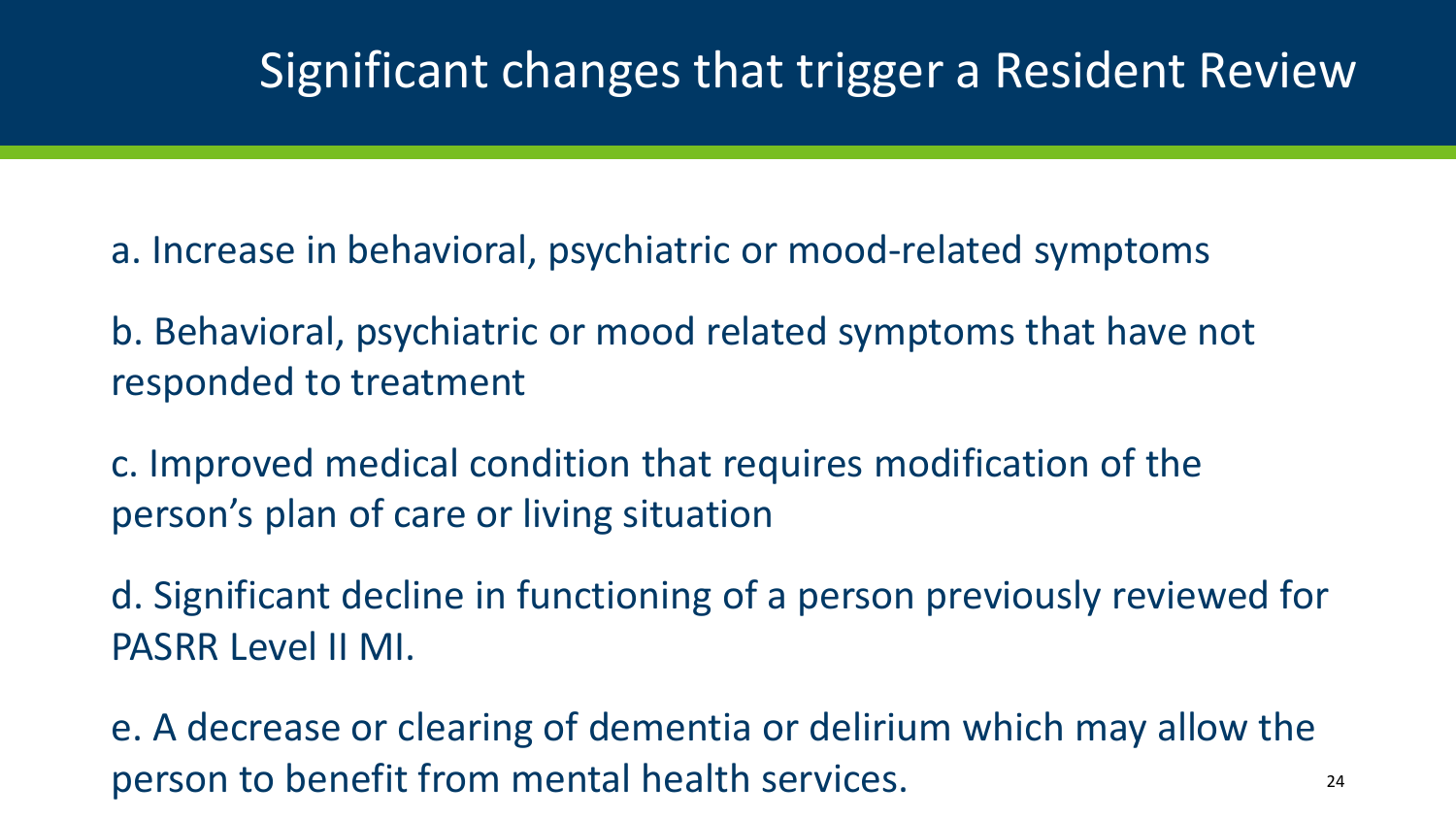#### Significant changes that trigger a Resident Review (Cont'd)

f. Significant changes in physical condition that impacts the person's mental health symptoms and may lead to an altered pattern of daily living

g. A preference to leave the facility

h. The person's condition or treatment is or will be significantly different than described in the residents most recent PASRR Level II MI.

i. A change in the category of admission.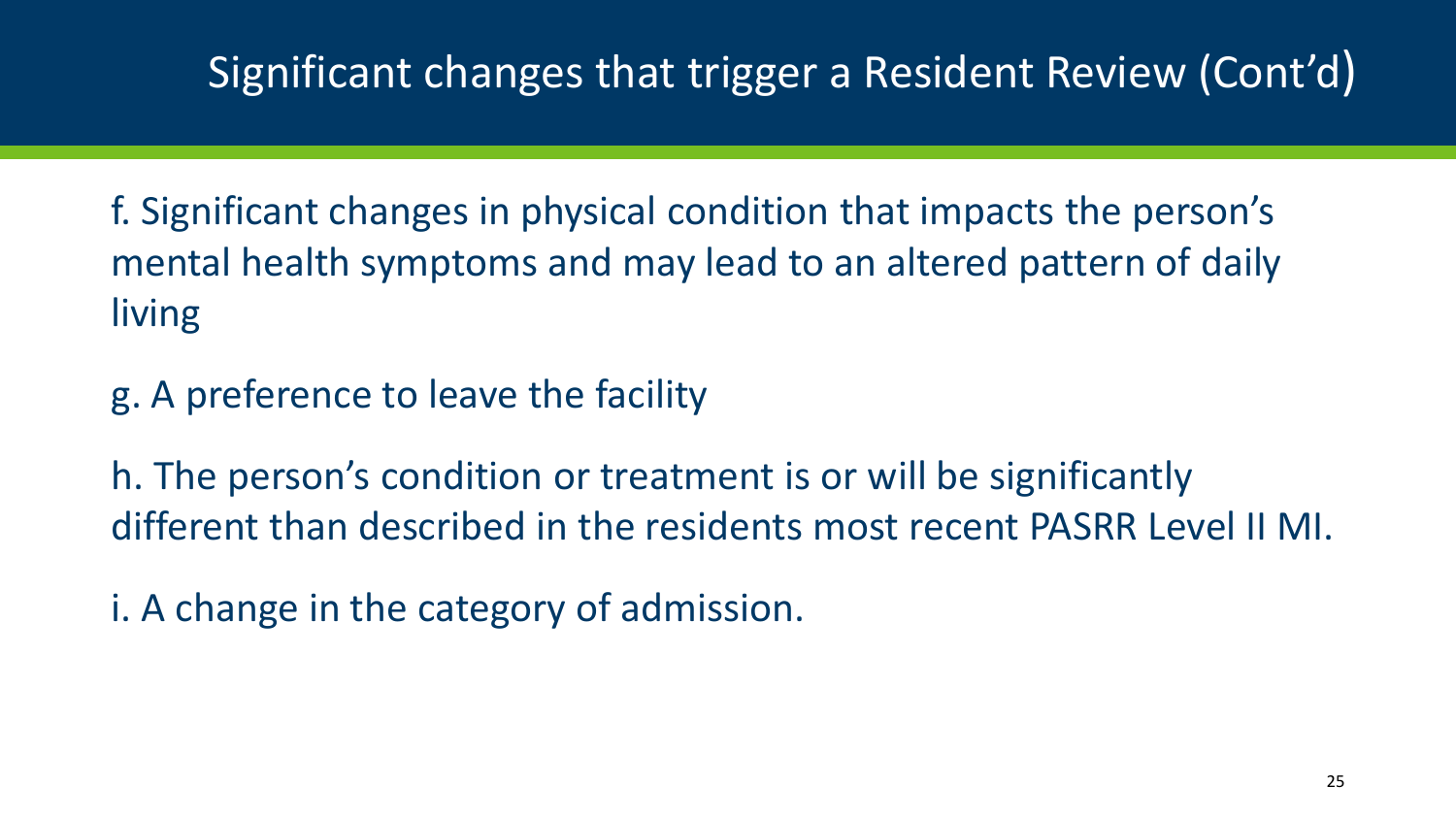#### Resources

- [Code of Federal Regulations \(CFR\) §483.100 -](https://www.ecfr.gov/cgi-bin/text-idx?SID=67194db8f7e83f2e8cc8da2517a72a7c&node=42:5.0.1.1.2.3&rgn=div6#se42.5.483_1102) §483.138
- Level I and DD Bulletin: [Bulletin #17-25-06](http://www.dhs.state.mn.us/main/idcplg?IdcService=GET_FILE&RevisionSelectionMethod=LatestReleased&noSaveAs=1&Rendition=Primary&allowInterrupt=1&dDocName=dhs-295530)
- Mental Health Bulletin: [Bulletin #18-32-01](http://www.dhs.state.mn.us/main/idcplg?IdcService=GET_FILE&RevisionSelectionMethod=LatestReleased&Rendition=Primary&allowInterrupt=1&noSaveAs=1&dDocName=dhs-298881)
- [DHS PASRR Level II MH Web Page](https://mn.gov/dhs/partners-and-providers/policies-procedures/adult-mental-health/pre-admission-screening-and-resident-review/)

Ł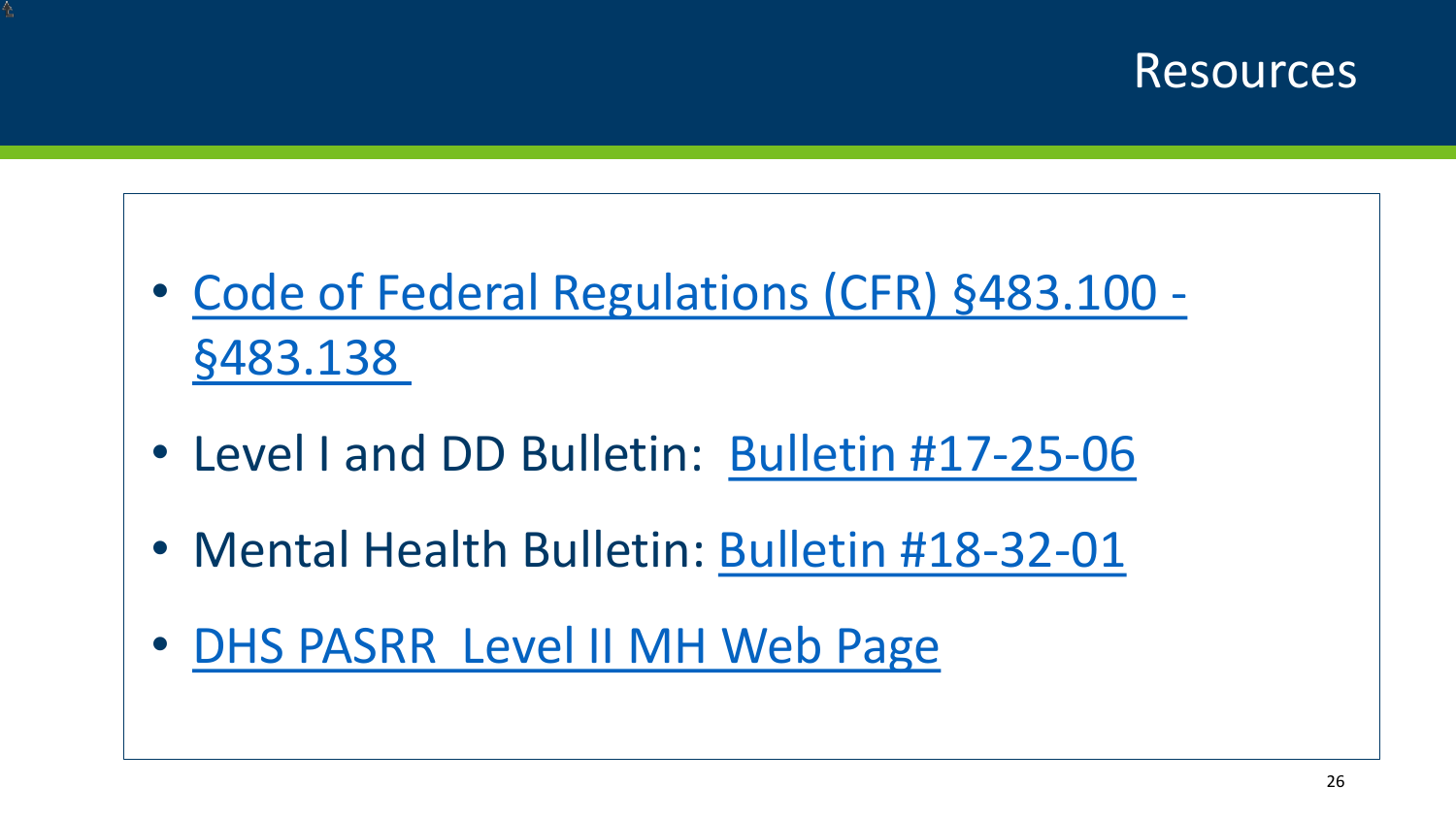### Questions



# Questions?